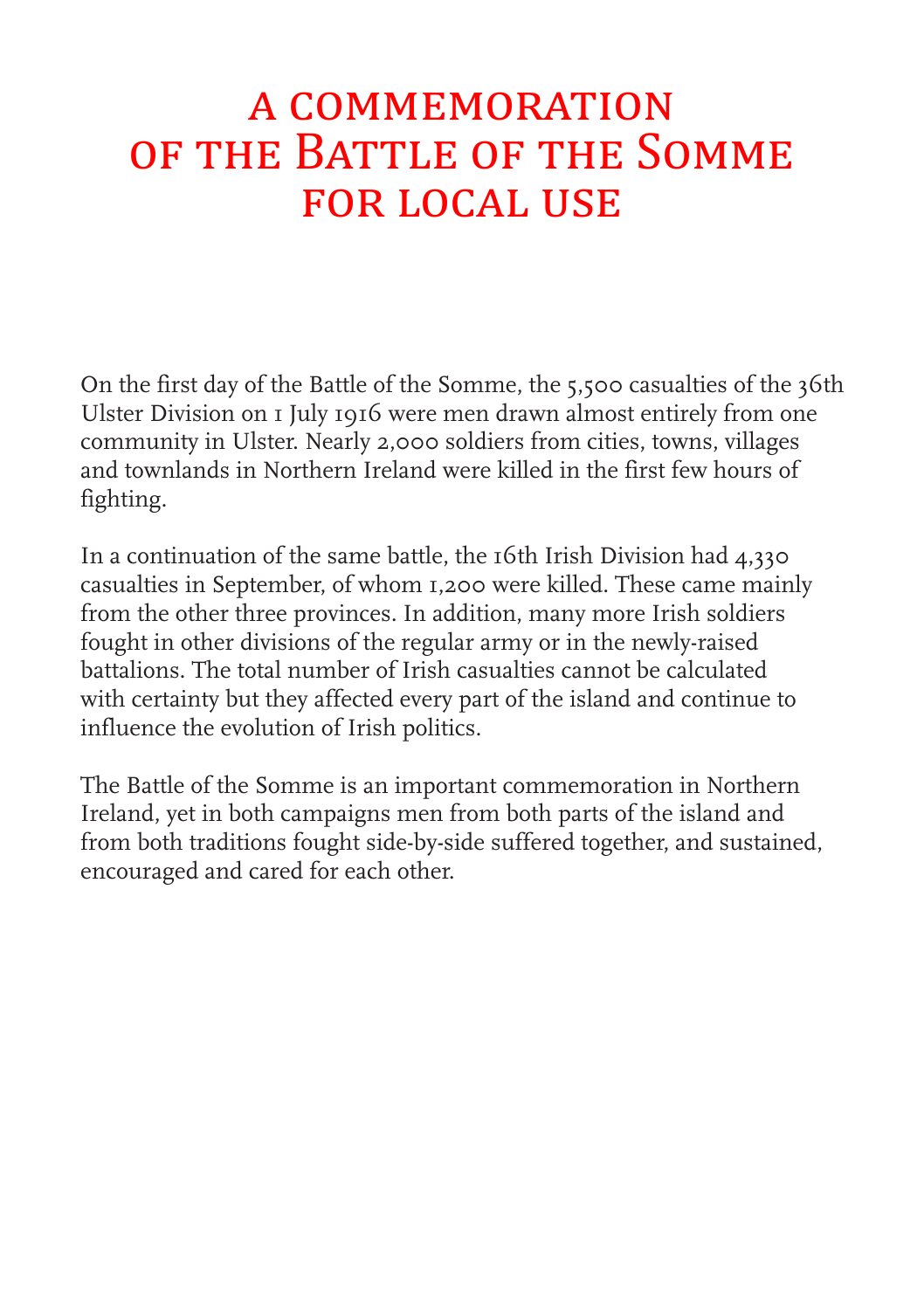## **Preparation**

#### **GREETING**

We meet in the presence of God who knows our needs, hears our cries, feels our pain, and heals our wounds. The Lord be with you. **And also with you.**

God is our refuge and strength; a very present help in trouble.

*Psalm 46.1* 

#### Bidding Prayer

Almighty God,

you call us into a common fellowship of solidarity and love; draw near to us as we commemorate those who died in the Battle of the Somme. As we reflect on their sacrifice and the horrors of conflict, may you move us to always work for peace and justice in our broken world; this we ask through the Prince of Peace, Jesus Christ our Lord. **Amen**

## The sacrifice of God is a broken spirit; a broken and contrite heart God will not despise.

Let us come to the Lord, who is full of compassion, and acknowledge our transgressions in penitence and faith.

### Lord God,

you sent your Son to reconcile us to yourself and to one another.

> Lord, have mercy. **Lord, have mercy.**

Lord Jesus, you heal the wounds of sin and division.

> Christ, have mercy. **Christ, have mercy.**

Holy Spirit, through you we put to death the sins of the body – and live.

> Lord, have mercy. **Lord, have mercy.**

#### **PENITENCE**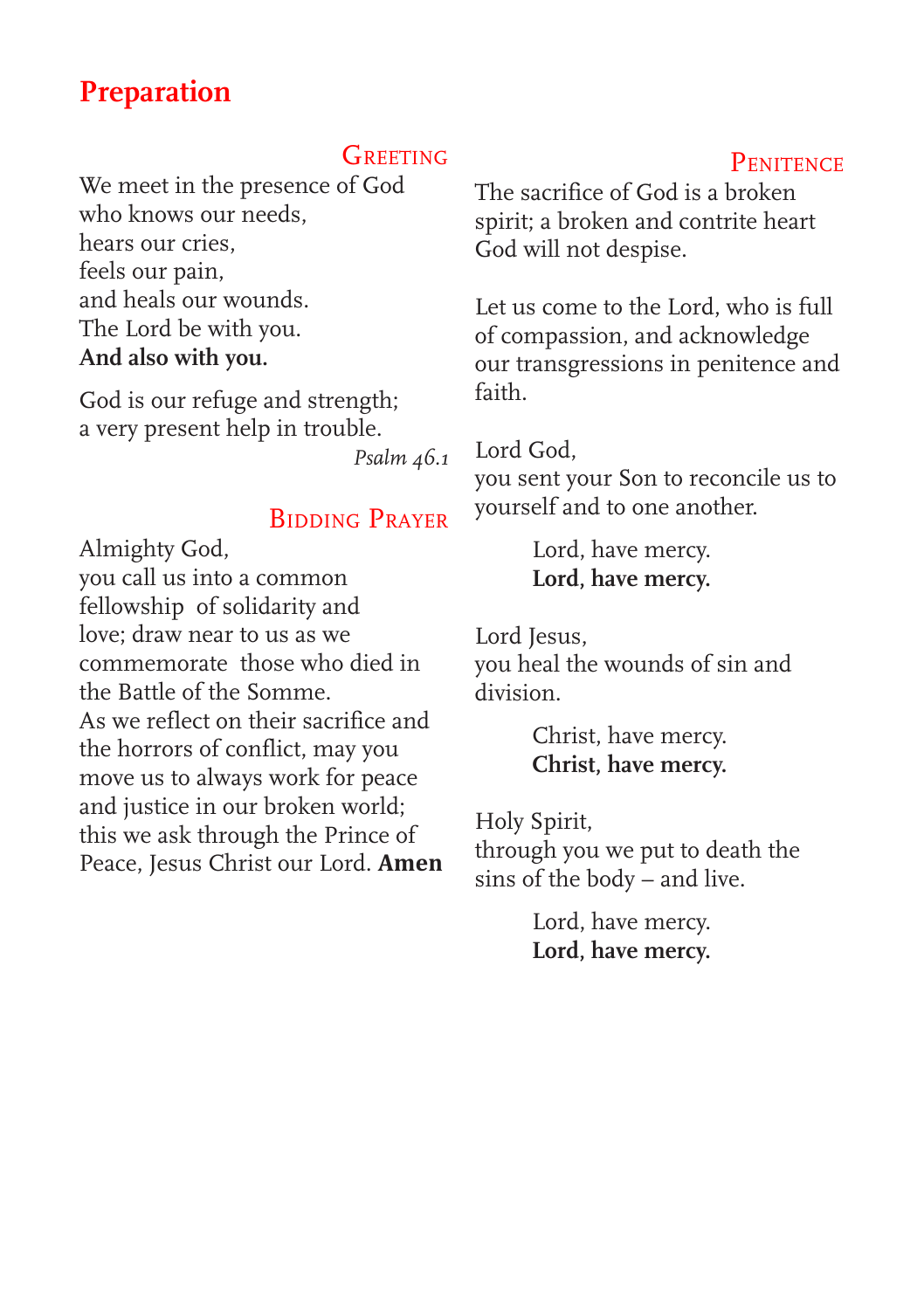#### ACT OF COMMEMORATION

*Names may be audibly read aloud.*

*Those wishing to do so come forward to lay wreaths, light candles, or offer other symbols of remembrance and hope, such as single flowers or crosses.*

*This may take place at this point or following the Ministry of the Word.*

## The Silence **Ministry of the Word**

#### **READING**

## John 15: 12-17

Jesus said: 'No one has greater love than this, to lay down one's life for one's friends. You are my friends if you do what I command you. I do not call you servants any longer, because the servant does not know what the master is doing; but I have called you friends, because I have made known to you everything that I have heard from my Father. You did not choose me but I chose you. And I appointed you to go and bear fruit, fruit that will last, so that the Father will give you whatever you ask him in my name. I am giving you these commands so that you may love one another'.

## Prayers of Intercession

Lord of eternity, you knit together your elect in the Communion of all your saints; we remember with gratitude the fallen of the First World War at the Battle of the Somme and of conflicts since.

We thank you for the promise in your word, that even death cannot separate us from your love found in Christ Jesus.

Grant that we may live lives worthy of this truth as we recall those who laid down their lives for the benefit of others.

> Lord, in your mercy **Hear our prayer.**

Lord of compassion, we give thanks for the women and men who risked their lives for the sake of others during the First World War at the Battle of the Somme.

Grant your blessing to those who serve in the theatre of war today, whether in combat, in logistical support or medical care.

> Lord, in your mercy **Hear our prayer.**